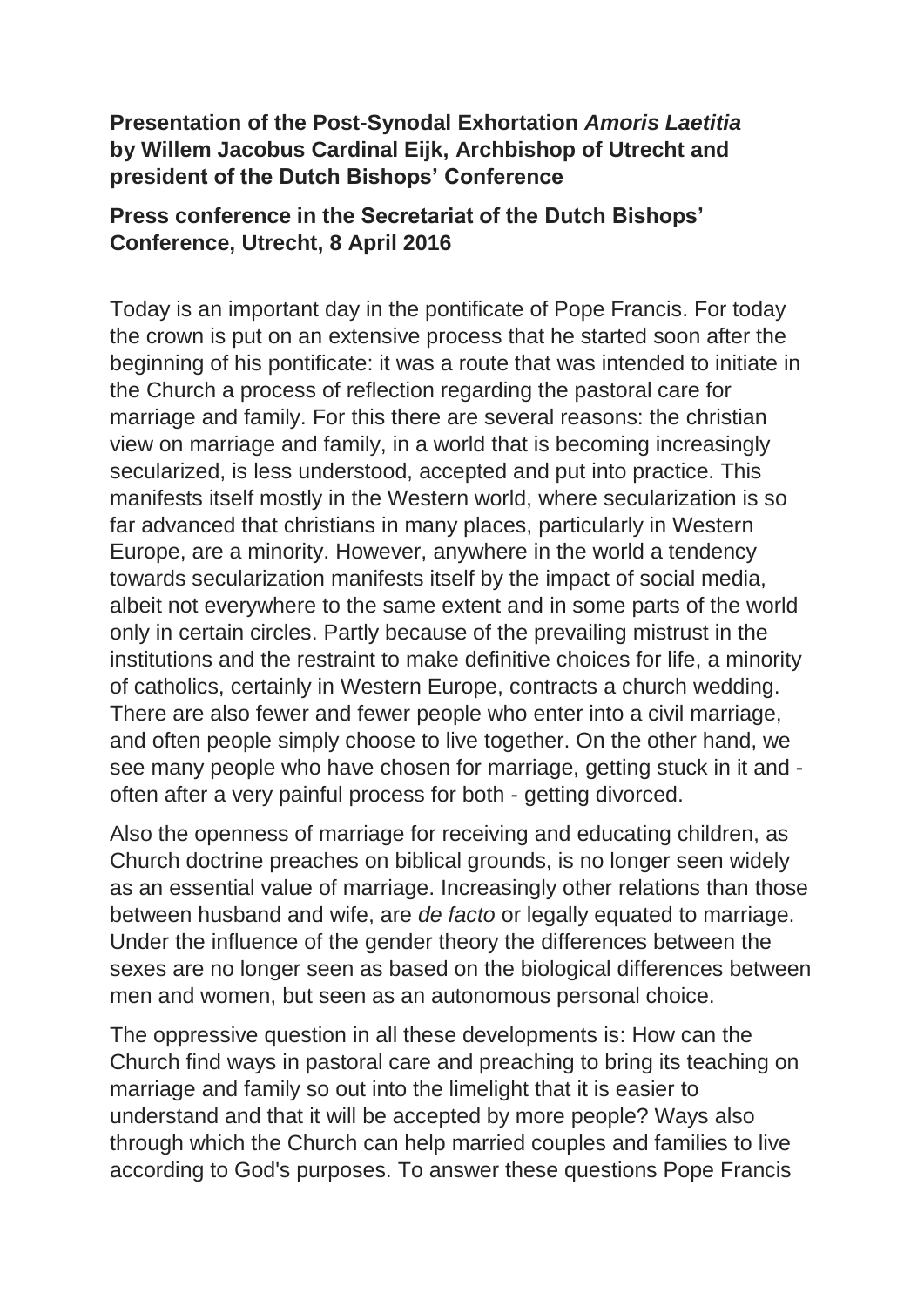has started the abovementioned route of reflection. This process included two Synods of Bishops. An Extraordinary Synod of Bishops, in which the presidents of the Bishops' Conferences of the whole universal Church participated and which took place in October 2014. Subsequently an Ordinary Synod of Bishops was held in October 2015, in which bishops participated who were elected by the Bishops' Conferences to which they belong. I attended the 2014 Extraordinary Synod as president of the Dutch Bishops' Conference. In 2015 I attended the Ordinary Synod of Bishops as an elected representative of the Dutch Bishops' Conference.

To both Synods of Bishops, the Pope on his own initiative added a number of Synod Fathers. He also invited married couples to bear witness to the way in which they bring the catholic view on marriage and family into practice. At the last Synod he invited a married couple from the Netherlands, Massimo and Patrizia Paloni. They attended with their youngest child, Davide. Later they will also speak.

That this large project involved a lot of work, will be clear when we realize that for both Synods a preparatory document, the *Lineamenta*, was written by the General Secretariat of the Synod of Bishops. Regarding these *Lineamenta* a global consultation has been organised. On the basis of the results of this global consultation, for both Synods a working paper was composed, an *Instrumentum Laboris*. Both Synods have recorded the results of their discussions, each in its own Final Document. The Final Documents were an advice of the Synod Fathers to the Pope.

Today we witness the culmination of this extensive project with the publication of the so-called Post-Synodal Exhortation, entitled *Amoris laetitia* (The Joy of Love). In this document the Pope gives his final conclusions in line with the two Synods. Given the size of the project and the importance of the treated themes for the Church, we may characterize the publication of this Post-Synodal Exhortation as a prominent moment in the pontificate of Pope Francis.

As more often before, with this publication he surprises the Church and the World. And this in several respects. So this week I, of course, had to adjust my agenda to prepare for the presentation of this document comprising 325 sections and nearly one hundred closely printed pages. It will take some time before one will have consumed the complete, very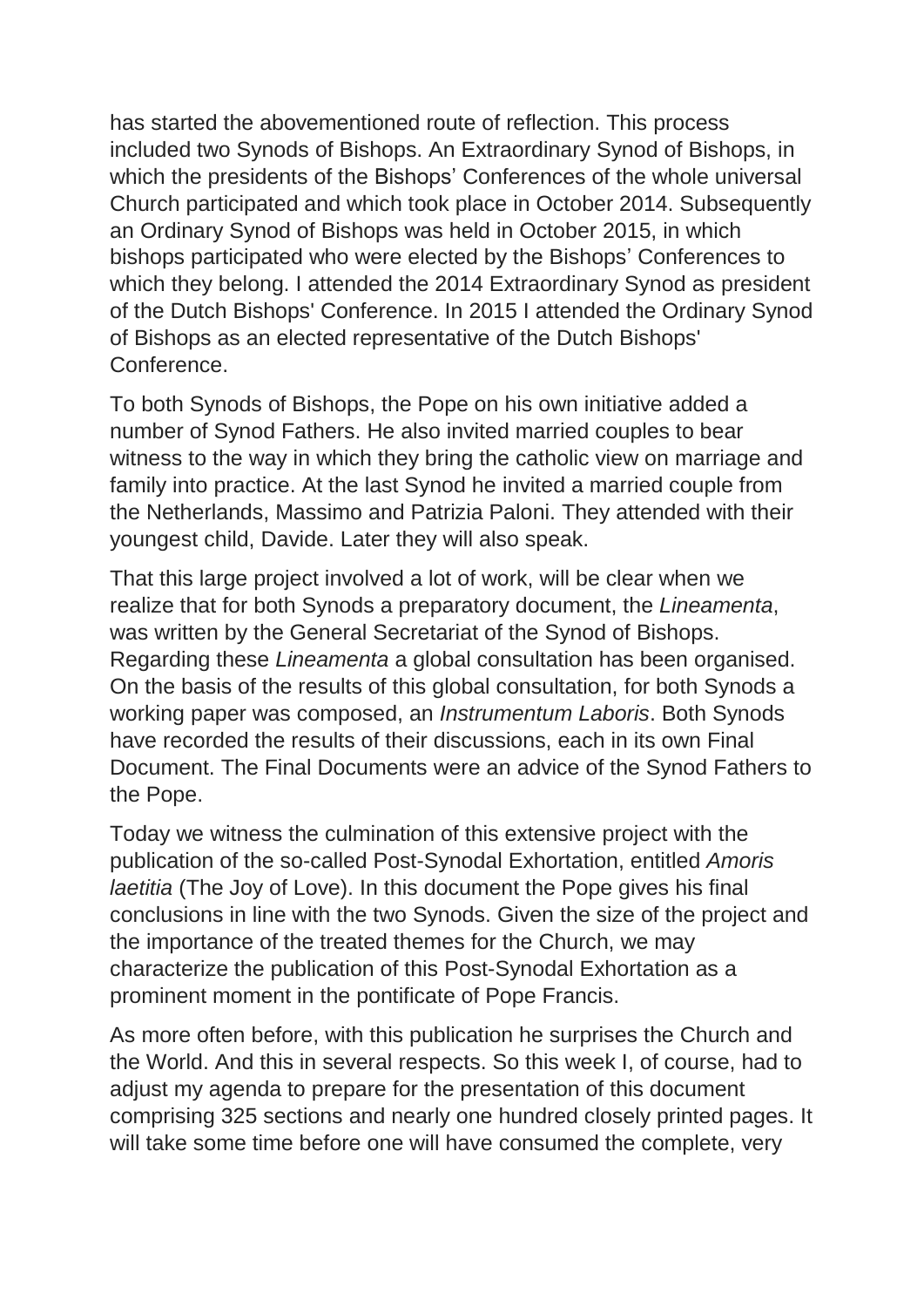rich content. The Pope himself recommends to read the Exhortation not in a hurry but to study it quietly and to get used to it.

What is also surprising is the character of the document. I would qualify the Post-Synodal Exhortation as a Church document with a striking existential character. You might say we are used to it of Pope Francis, but here it strikes a lot more than in his other publications. Of course Pope Francis primarily proclaims the teachings of the Roman Catholic Church on marriage and family. In addition to this he pays a lot of attention to the difficulties faced by people to understand the doctrine and to apply and hold to it.

Pope Francis realizes himself that resistance to the teaching of the Church not always plays a part. The choice of a purely civil marriage or simply living together are not always motivated by a rejection of christian marriage, but also by cultural and contingent situations: the prevailing mistrust of institutions in general, the difficulty which many have to take on a particular state of life and to assume commitments for the rest of life and the problems to find employment, to take out a permanent contract or to secure a sufficient income, because of which marriage is considered as a "luxury" (nr. 294).

Where it comes to so-called irregular situations, that is to say situations in which people enter into relationships which do not or do not in all respects meet the requirements of Church doctrine, the Pope urges all who work in the pastoral care that they accompany them with great mercy. This without giving up or harming Church doctrine, but accompanying them and being close to them with a lot of love and patience. They must not be excluded from Church activities, but be integrated in these activities as much as possible. In this, it is according to the Pope essential that priests and others who work in the pastoral care of married couples try to make as well as possible a 'distinction'. With this he means a constant effort to enlighten by the Word of God the concrete reality of life, the situations and relationships in which people live. He also recommends them to search for openness in people who live in an irregular situation to still shape their relation in accordance with Church doctrine.

The Exhortation consists of nine substantial chapters. Of course it is not amazing that in first chapter, entitled "In the Light of the Word", Pope Francis sheds light on the vision on marriage and family in Sacred Scripture. In Chapter II he discusses at length the actual reality and the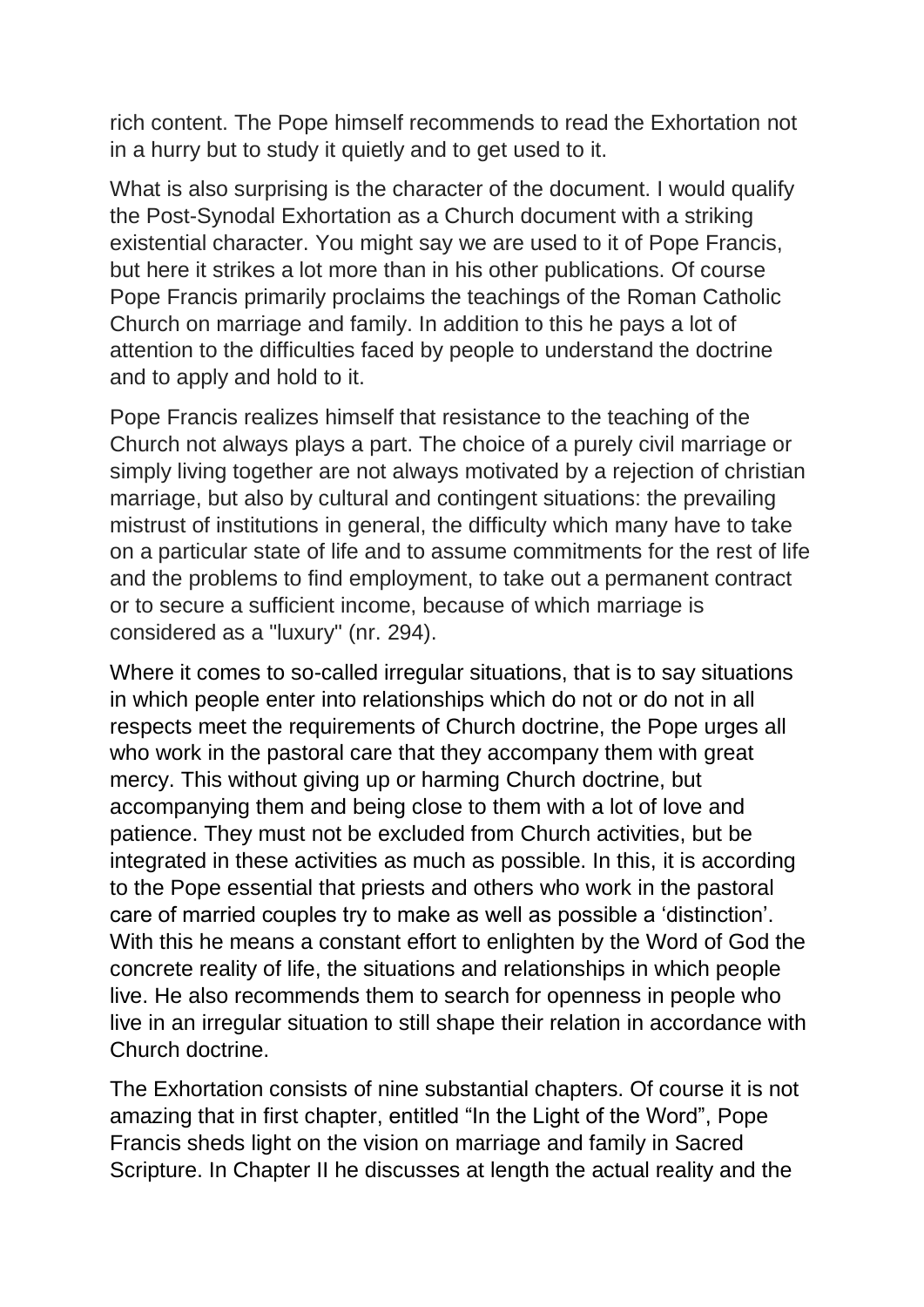actual challenges for the family. In Chapter III the Pope stresses that among all contemporary difficulties of the family we have to look at Jesus, who will bring to completion Gods plan with us, and so to discover or rediscover the vocation of the family. This chapter briefly presents a survey of the doctrine of the Church on marriage and family. In line with this, Chapter IV subsequently contains an explanation on love in marriage, on the basis of the canticle of love, written by the Apostle Saint Paul (*1 Cor* 13, 4-7; nr. 90). In Chapter V "Love made fruitful", the Pope stresses that conjugal love presupposes openness to pass on human life. In Chapter VI "Some pastoral perspectives", the Pope addresses the necessity to find new ways for the pastoral care for marriage and family, in which he limits himself to indicating some general principles. The Pope considers the development of more practical initiatives as a task for the bishops' conferences, parishes and communities. Chapter VII treats the education of children and Chapter VIII is about accompanying vulnerable relationships. Significant for the existential character of the document is the concluding Chapter IX about "The spirituality of marriage and the family", in which he indicates some ways for the family to achieve an intense life of faith and to give common and personal prayer a firm place in it.

I want to address in particular one subject which played an important role during both Synods of Bishops and that concerns the question whether people who are divorced and civilly remarried may receive the Holy Communion. On two places in the Post-Synodal Exhortation the Pope brings up this question where he, by the way, does not speak about people who are divorced and civilly remarried, but in a broader sense about people who are divorced and who have entered a new union. These people, according to the Pope, must not be given the feeling that they are excommunicated (nrs. 243 and 299). It is important to stress that in saying this, he is not saying something new. Excommunication is a canonical penalty which someone can incur automatically *latae sententiae* or which can be legitimately imposed or declared in case of severe forms of behavior or delicts. The situations in which this happens are limitative; it concerns a limited number of situations, but not the situation of people who are divorced and live in a new union. Nowhere in the Exhortation the Pope says that they may receive the Holy Communion. This means that in respect of those people who are divorced and live in a new union, the traditional praxis applies which